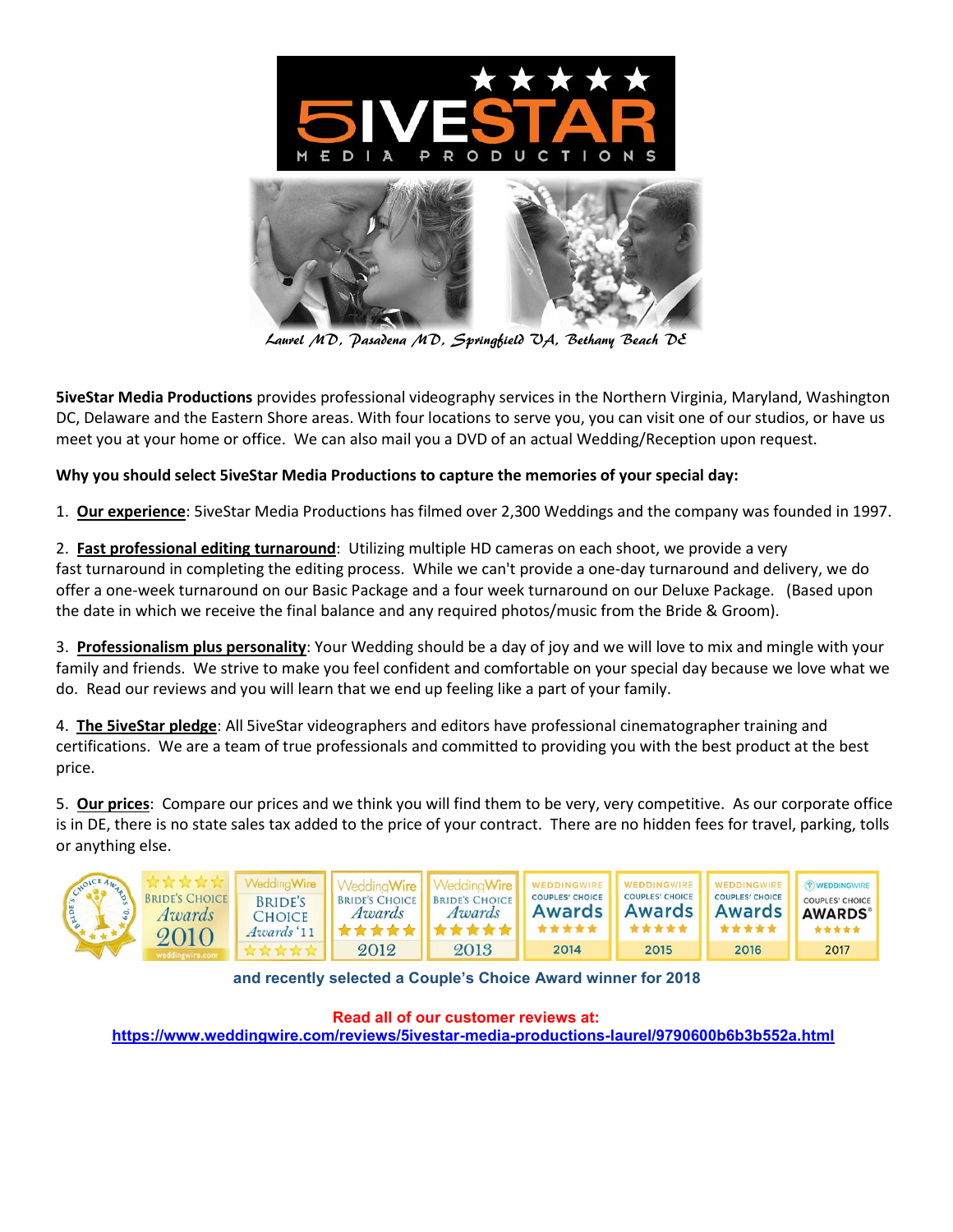#### **Wedding Customer Selection Form**



 **\* Highlights are uploaded to Vimeo for customers who select an edited package**

# **Options**

| Brides Home (prior to Wedding, 2 hours)                           | \$200                         |
|-------------------------------------------------------------------|-------------------------------|
| Grooms Home (prior to Wedding, 2 hours)                           | \$200                         |
| Growing-Up/Dating/Engagement Photo Montage (up to 30 photos)      | \$150                         |
| <b>Enhanced Highlights Section (10-15 minutes)</b>                | \$300                         |
| Honeymoon Photo Montage (up to 15 photos)                         | \$150                         |
| <b>Photo Montage shown at Reception (5iveStar Equipment)</b>      | \$300                         |
| Photo Montage shown at Rehearsal Dinner (5iveStar Equipment)      | \$300                         |
| Film the Rehearsal and/or Rehearsal Dinner (up to 3 hours)        | \$300                         |
| Overtime (per hour, per videographer)                             | \$75                          |
| Blu-Ray Option - one copy produced on Blu-Ray                     | \$200                         |
| <b>Additional DVD or Blu-Ray copies</b>                           | \$30                          |
| Unedited Footage (on playable DVD's or to an external hard-drive) | \$250                         |
| Enter the Package Selected:                                       | Package amount:               |
|                                                                   | Options amount:<br>Total:     |
|                                                                   | Non-Refundable Deposit (50%): |

Remaining Balance:

### *We can also customize a package to meet your specific requirements.*

You may pay the deposit by personal check, certified check, or via credit card (please see the attached credit card information form) You will receive a returned signed/ratified copy of this customer selection form and a receipt for the deposit.

| Signed by Customer:       |                                                                                                               | Date: |                                                                                                                 |
|---------------------------|---------------------------------------------------------------------------------------------------------------|-------|-----------------------------------------------------------------------------------------------------------------|
| Signed by 5iveStar:       |                                                                                                               | Date: |                                                                                                                 |
| Mail this copy to either: | 5iveStar Media Productions LLC<br>or<br>Corporate Office<br>37486 Seaside Drive<br>Ocean View, Delaware 19970 |       | <b>5iveStar Media Productions LLC</b><br><b>Editing Center</b><br>3638 Handel Court<br>Pasadena, Maryland 21122 |

\* Number of cameras at ceremony, 1 camera used by each videographer at reception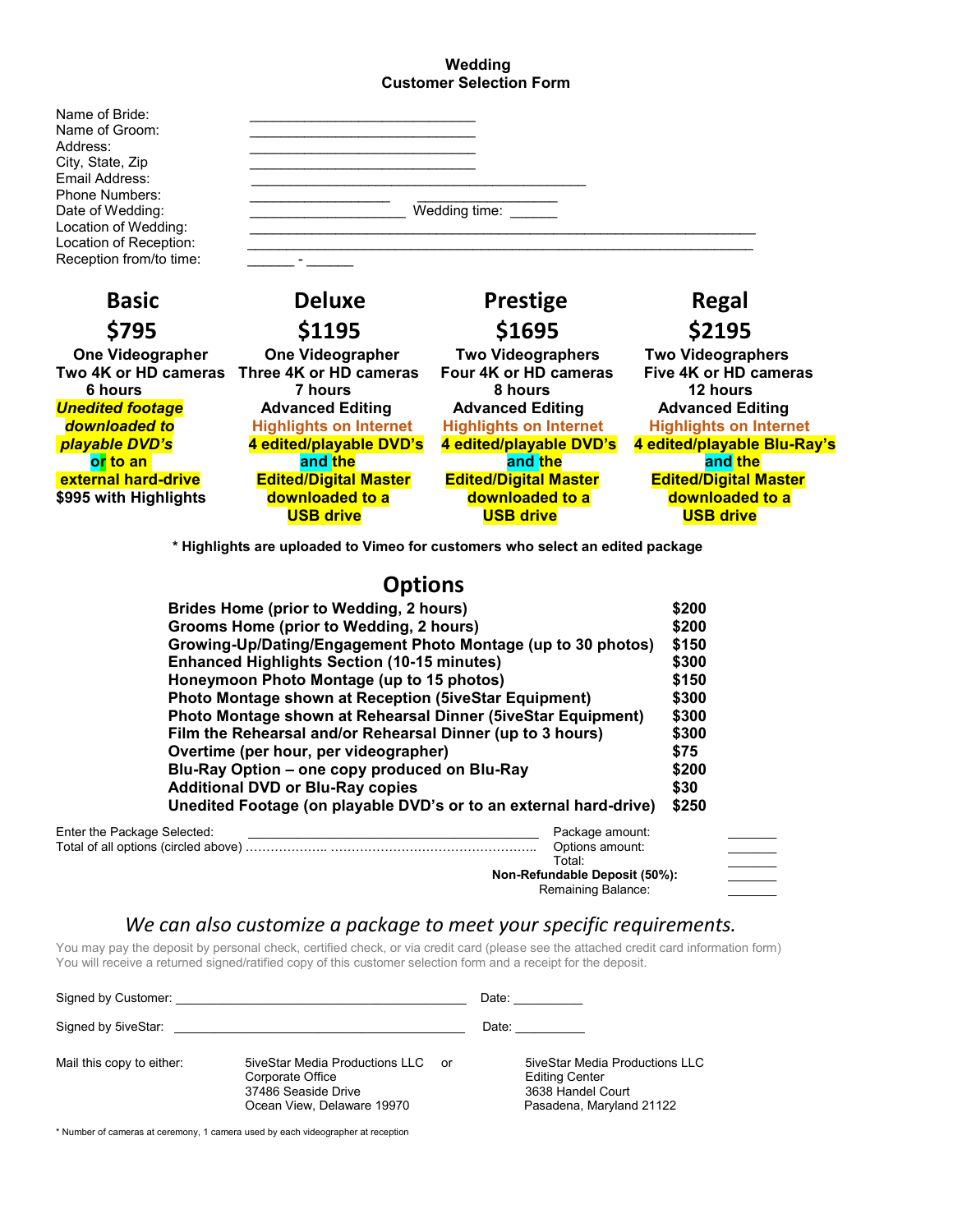# *Contract* **Terms and Conditions**

#### **Services**

5iveStar Media Productions LLC shall provide videographer services for the event specified on the customer selection form (attached to this contract). It is understood that this contract is for professional services that are of an artistic nature and accordingly 5iveStar Media Productions LLC shall have full and complete authority to film and edit, when editing is included in the package selected, their choice of scenes into the final edited/delivered product.

#### **Special Circumstances**

a. Should the Bride/Groom request that no wireless microphone be used during the ceremony; the audio quality may be degraded.

b. Should the Bride/Groom request that no on-camera lighting be used during the reception; the DVD quality could be degraded.

c. Any restrictions placed upon the videographer(s) by the priest/minister/rabbi/officiate at the Wedding Ceremony may result in negative implications for the quality of the DVD.

d. Difficult lighting conditions at the location(s) of the Wedding and/or Reception facility could have a negative impact upon the quality of the DVD.

e. The Basic Package and all raw/unedited footage provides audio captured directly by the camera; which may result in the audio level being too low or too loud in certain areas as it will not be edited/balanced by 5iveStar Media Productions

#### **File Retention**

5iveStar Media Productions LLC shall retain the edited version on file for a period of thirty (30) days after customer's receipt of final/delivered product. Customer(s) must report any problems or issues with the delivered product during that thirty (30) day period. 5iveStar Media Productions LLC shall remove the edited version from their files after the thirty (30) day period; and any further/additional changes after that date will not be possible. 5iveStar Media Productions LLC will retain all raw footage for only one year following the Wedding. That one year time period for retention applies to both completed/delivered jobs, and also to those jobs where the Bride/Groom did not pay the balance and/or proceed forward with having the video edited. Accordingly, 5iveStar Media Productions LLC cannot guarantee that your footage will be available for editing unless the customer submits all required payment, photos and music, within that one year time period following the date of the Wedding.

#### **Consideration and Payment**

A deposit of approximately 50% of the total contract price is due at contract signing and shall be non-refundable. The remaining balance of the contract price must be received by 5iveStar Media Productions LLC two weeks prior to the Wedding. On all packages, the final balance must be paid prior to 5iveStar Media Productions LLC sending the completed DVD(s).

The customer's "returned" or "cashed" deposit check and a receipt of a signed/ratified copy of this contract shall serve as confirmation and acceptance of this contract by 5iveStar Media Productions LLC.

#### **Editing** (when applicable)

Photos for the photo montage sections in the sequence which they are to be shown (actual photos or .bmp/jpeg image files on a CD), music for the photo montage sections (actual music CD, or .wav/.aiff files on a CD), and the final balance must be provided prior to 5iveStar Media Productions LLC initiating any editing on these items. Any delay the customer's part in providing the required photos, music, and remaining balance will impact 5iveStar Media Productions LLC ability to produce the DVD(s) in a timely manner (normally completed within 4-8 weeks of 5iveStar's receipt of all required items). Should the customer not provide the required photos/music/balance to 5iveStar Media Productions within 8 weeks of the event, 5iveStar Media Productions LLC shall require a matching/extended length of time to edit/produce/deliver the completed DVD's.

#### **Photo Montage for Rehearsal Dinner and/or Reception**

Should the customer(s) select to have a photo montage produced for showing at the rehearsal dinner or reception, the customer(s) must have all required photos/music to 5iveStar at least thirty (30) days prior to the event due to the time required to complete the editing/production. Should the customer(s) not provide the required items thirty (30) days prior to the event, the editing/production may not be completed in time to be shown at said event.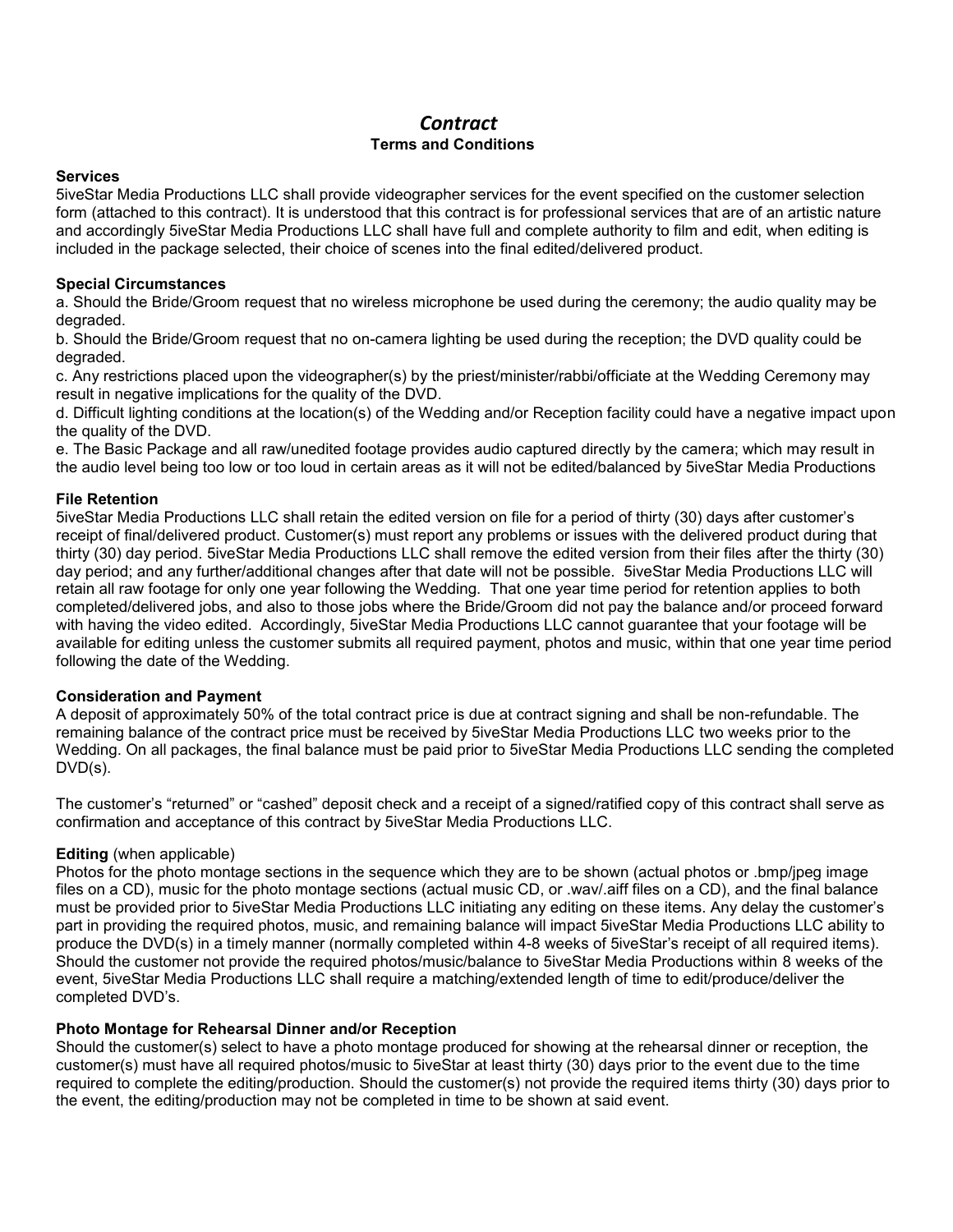#### **Usage and Likeness**

a. The customer(s) understand they will not use any image provided by 5iveStar Media Productions LLC for commercial or monetary gain without the expressed written consent from and making full credit to 5iveStar Media Productions LLC. The customer(s) authorizes 5iveStar Media Productions LLC to use images/scenes from their video for promotional purposes.

b. The customer(s) warrant that all participants in each non-public event freely give their consent to their likeness being capture on video media as part of each production. The customer(s) assumes responsibility for such release and authorization and for notification of all participants.

#### **Discs and Media**

The customer(s) understands that any degradation of the DVD(s) or BRD(s) delivered that may occur over time is not the responsibility of 5iveStar Media Productions LLC. The customer(s) are responsible for proper care and maintenance of the disc(s) and hereby release 5iveStar Media Productions LLC from any liability for any claims whatsoever based upon fading, scratching, cracking, or any other physical degradation of the disc(s).

#### **Unedited Footage downloaded to a Customer provided External Hard-Drive (Limitation)**

The customer understands that downloading raw/unedited footage to a customer provided external hard-drive is not available unless selected prior to the Wedding. The customer understands that to have the raw/unedited footage downloaded to an external hard-drive, and that they must have provide the external hard-drive to 5iveStar Media Productions LLC.

#### **Limitation of Liability**

Any failure of 5iveStar Media Productions LLC to perform due to a fire, other casualty, strike, act of God, or other cause beyond the control of the parties, 5iveStar Media Productions LLC shall return all fees paid by the customer(s), including the deposit amount; and shall have no further obligations hereunder. Any failure of 5iveStar Media Productions LLC to perform for any other reason, 5iveStar Media Productions LLC's liability shall be limited to the total fees paid to date by the customer(s). This limitation includes damage or loss from shipping, loss through camera or equipment malfunction, missing scenes/segments, or any other claims arising under or relating to this agreement. 5iveStar Media Productions LLC Any claim of refund or reimbursement for any reason must be made by the customer(s) in writing within thirty (30) days of final delivery.

#### **Entire Agreement**

Upon receipt of this contract, 5iveStar will send me a customer confirmation packet that will provide important information concerning the filming/editing of the Wedding. If the customer(s) does not receive the confirmation packet within two weeks of sending in the contract, they are to contact 5iveStar and inform them of that fact. If the customer does not receive a phone call from the assigned videographer at least five days before the Wedding, they will contact 5iveStar Media Productions LLC at: (443) 910-0391.

5ive Star Media Productions is a licensed LLC in the State of Delaware. This contract shall be governed by the laws of the state of Delaware, without reference to provisions relating to conflict of laws. If any provision herein is held to be invalid or unenforceable, the remainder of the provision(s) and all other provisions shall continue to be in full force and effect.

No modifications to the terms of this Contract and the attached Customer Selection Form will be valid unless in writing and executed with the same formality as this agreement. No changes to the date/times of the Wedding/Reception will be accepted unless a new contract is signed/ratified specifying those changes (no charges for changing the date/time of the Wedding).

| Signed by Customer:       |                                                                                                                |    | Date:                                                                                                           |
|---------------------------|----------------------------------------------------------------------------------------------------------------|----|-----------------------------------------------------------------------------------------------------------------|
| Signed by 5iveStar:       |                                                                                                                |    | Date:                                                                                                           |
| Mail this copy to either: | <b>5iveStar Media Productions LLC</b><br>Corporate Office<br>37486 Seaside Drive<br>Ocean View, Delaware 19970 | or | <b>5iveStar Media Productions LLC</b><br><b>Editing Center</b><br>3638 Handel Court<br>Pasadena, Maryland 21122 |

\* You will receive a returned signed/ratified copy of this Contract and a receipt for payment of the deposit